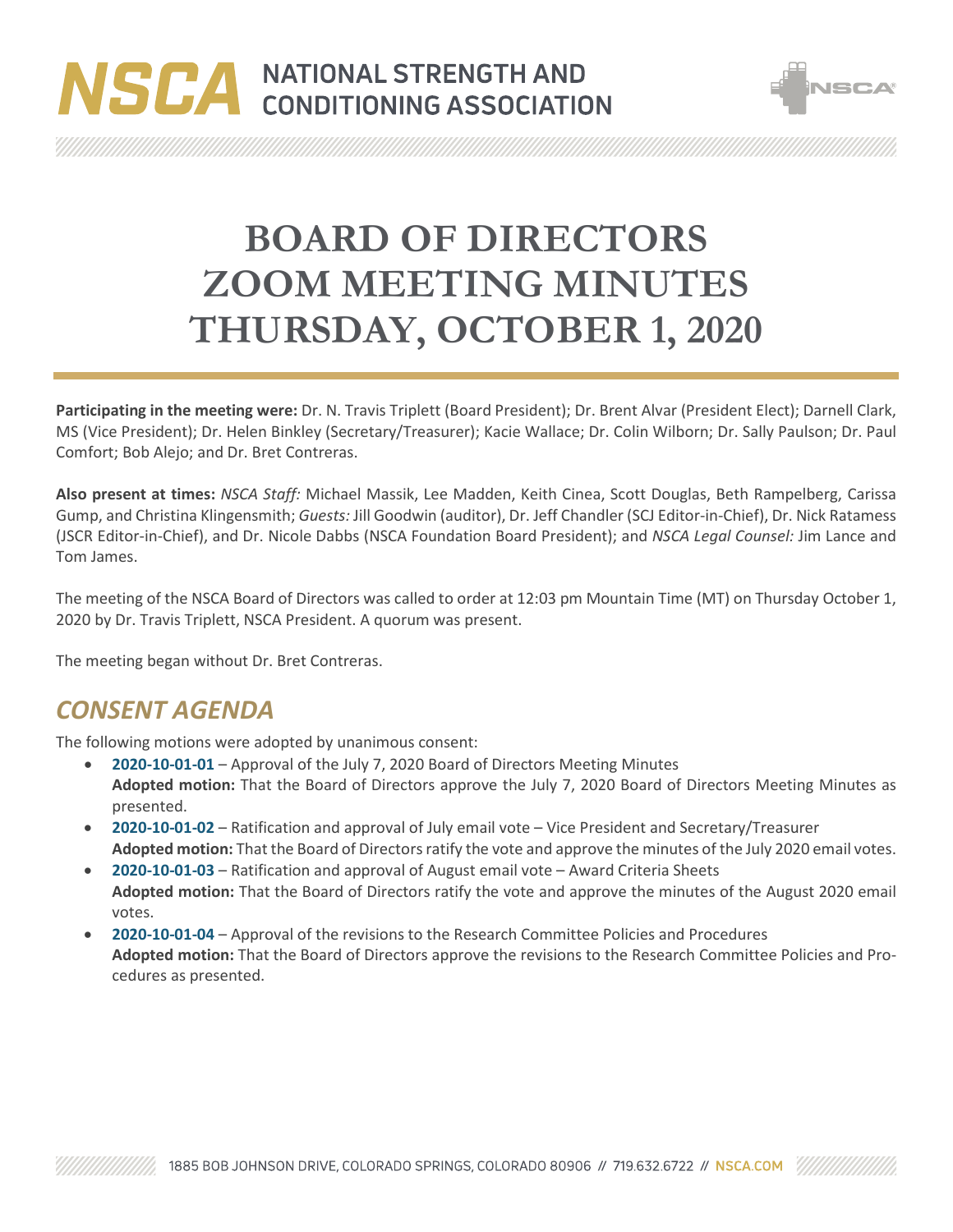# *REPORTS OF OFFICERS*

#### Treasurer's Report

Jill Goodwin, with Waugh & Goodwin, LLC, presented the independent auditor's report for the fiscal year ending March 31, 2020 to the Board of Directors.

Dr. Bret Contreras joined at 12:22pm.

• **2020-10-01-05** – Acceptance of the 2019-2020 Audit Proposed by: Dr. Helen Binkley Vote: Pass unanimously Seconded by: Dr. Sally Paulson **Adopted motion:** That the Board of Directors accept the audit for fiscal year ending March 31, 2020 as presented by Waugh & Goodwin, LLC.

#### *MOTIONS*

• **2020-10-01-06** – Approval of the revisions to the Nomination Committee Handbook, Evaluation, and Score Sheets Proposed by: Dr. Sally Paulson (amended: Dr. N. Travis Triplett) Vote: Passed as amended Seconded by: Dr. Helen Binkley (amended: Dr. Helen Binkley) **Proposed motion:** That the Board of Directors approve the revisions to the Nomination Committee Handbook and Candidate Evaluation, and Score Sheets. **Amended adopted motion:** That the Board of Directors approve the changes to the Nomination Committee Policies and Procedures with the instruction to the Committee that they create two (Timeline) tables, one pertaining to the Nomination Committee and the other pertaining to the Board of Directors.

• **2020-10-01-07** – Privacy Policy Proposed by: Dr. N. Travis Triplett November 2012 1: Note: Passed (1 abstention) Seconded by: Dr. Colin Wilborn **Adopted motion:** That the Board of Directors charge the Executive Director with amending and maintaining the NSCA Privacy Policy so that it aligns with national and international standards, and to inform the board as changes occur to the Policy.

• **2020-10-01-08** – Creation of FNSCA Emeritus Proposed by: Dr. Colin Wilborn Vote: Passed unanimously Seconded by: Dr. Helen Binkley **Adopted motion:** That the Board of Directors approve FNSCA Emeritus (FNSCA\*E) as presented.

## *DISCUSSION ITEMS*

- Dr. N. Travis Triplett, Dr. Paul Comfort, and Dr. Sally Paulson volunteered to review the criteria for the Boyd Epley Award for Lifetime Achievement.
- Notice was given for the consideration of membership dues increase. Information for a full discussion will be presented at the January Board meeting.